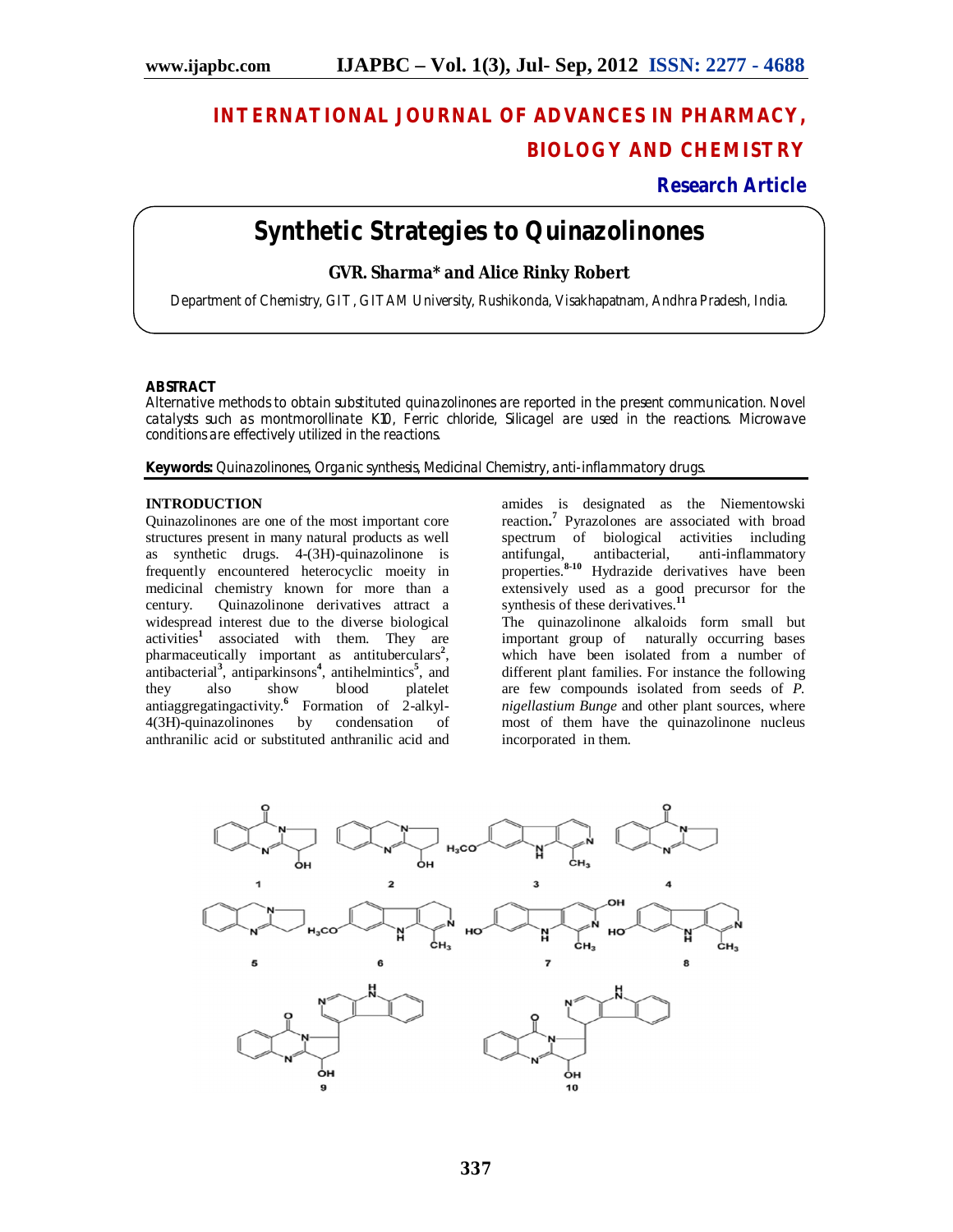Molecules based on quinazolinones & quinazolines exhibit a multitude of interesting pharmacological and biological activities applications including antiviral, antibacterial, antifungal, antiinflammatory and anticonvulsant ,anti-malarial, anti-diabetic , anti-cancer , hypnotic, bronchodialatory activities. Following are some of the drugs which are in current use containing quinazoline core structure. This prompted us to investigate the studies on quinazolinone and related molecules.



**Various commercially available anti cancer drugs**

#### **RESULTS AND DISCUSSION**

In the recent years, the chemistry of quinazolinone and their derivatives has received considerable attention owing to their synthetic and effective biological importance. Because of these manifold reasons much attention is being paid for the synthesis of quinazolinone derivatives. In continuation of our interest in the synthesis and biological activity studies of quinazoline based compounds, we have attempted various reaction conditions to improve the reaction conditions and yields of the quinazolinone derivatives and are being reported in this communication. The quinazolinones bear the following general structure, wherein, R1, R2, and R3 are chosen from various substitutions.



Although numerous classes of quinazolines have been conventionally synthesized, their synthesis have been suffered due to the multiple steps that sometimes have described in their preparation and also their chemical transformations that have been taken hours or even days to be completed. However microwave energy can offer numerous benefits for performing synthesis of organic compounds including reduced pollution, increased reaction rates, yield enhancements, and cleaner chemistry. Hence we have developed very environment friendly and mild conditions for substituted quinazolinones.

1. The synthesis has been carried out using readily available starting materials and under simple laboratory conditions.The compounds synthesized were further characterized by m.p, TLC & spectral<br>analysis like 1HNMR. Successful analysis like  $1HNMR$ . preparation of 6-nitro quinazolinone was carried out by fusing 5-nitro-anthranilic acid in excess formamide in presence of silica gel and ferric chloride by subjecting to microwave irradiation for 5 mins. TLC page. The NMR data [7.89 (doublet,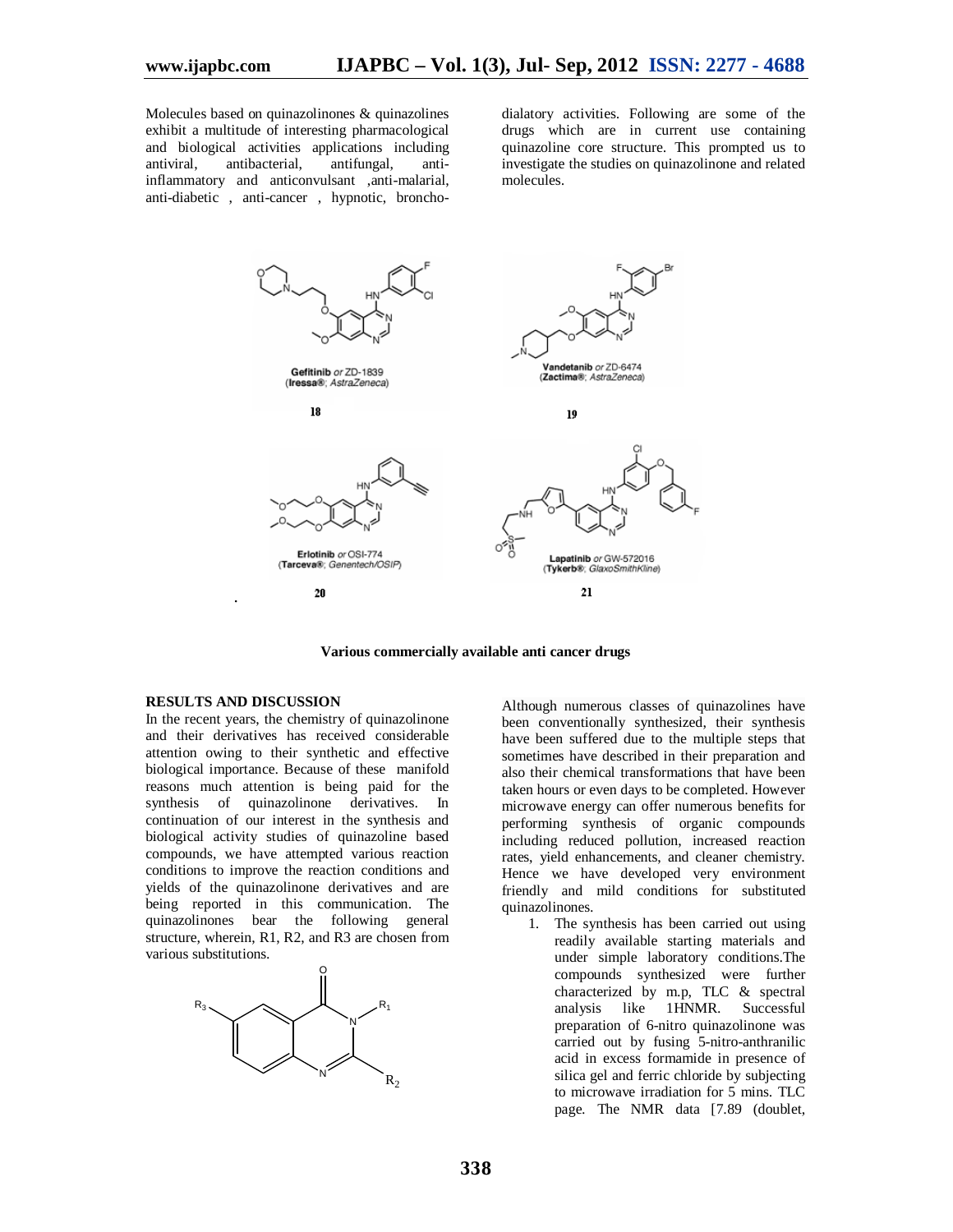Ar.H), 8.16 (singlet, Ar.H), 8.58 (doublet, Ar.H), 9.17 (singlet, Ar.H), 9.84 (broad singlet, NH)] indicated the formation of the product **22**.

- 2. The same reaction when carried out in presence of clay 22 and acetic acid.
- 3. When 5-nitro-anthranilic acid was mixed with excess of formamide and subjected to microwave irradiation (medium 2 mins, low 5 mins, medium 3 mins) resulted in formation of 6-nitro quinazolinone which was further confirmed by TLC and NMR analysis **22** [7.87 (doublet, Ar.H), 8.3 (singlet, Ar.H), 8.55 (doublet, Ar.H), 8.8 (singlet, Ar.H), 12.8 (broad singlet, NH)].
- 4. The combination of 5-nitro-anthranilic acid with formamide in presence montmorollinite clay and ferric chloride at  $150^0$  C resulted in the product 6-nitro quinazolinone. Further the NMR analysis confirmed the formation of the product **22** [7.87 (doublet, Ar.H), 8.3 (singlet, Ar.H),

8.5 (doublet, Ar.H), 8.8 (singlet, Ar.H), 12.7 (broad singlet, NH)].

#### **EXPERIMENTAL**

All the chemicals and reagents are purchased from standard sources like Aldrich, Fluka, Merck etc. TLC was checked on precoated silicagel on aluminium foil. LR grade solvents are used for reactions and purifications and used as such without distillation or drying. 1NMR was recorded on Bruker Instrument.

#### **Synthesis of 6-Nitro-4-(3H)quinazolinone using the following routes**

1) 5-nitro anthranilic acid (0.5 gms) in excess formamide (10 mL) was taken and silica gel (1 gm), ferric choloride (0.2 gms) was added and subjected to microwave heating for 5 mins. Ethyl acetate and water are added to the reaction mixture and ethyl acetate layer was collected, dried over anhyd sodium sulfate, and concentrated and dried. To obtain 0.3g (55% yield). Product was characterized by 1HNMR in CDCl3.



22

2) 5-nitro anthranilic acid (1 gm) in excess formamide, clay (2 gms), acetic acid (0.2 mL) was added and heated in microwave in low mode for 10 mins. The reaction mixture was decanted into separate beaker and ice cubes were added. The solid obtained was filtered and dried to obtain 0.6g in 60% yield. 1HNMR in CDCl3 was recorded.



22

3) 5-nitro anthranilic acid (1gm) in excess formamide, silica gel (1gm), ferric chloride (0.4 gms) was added and microwave for 10 mins (medium -2 mins, low – 5mins, medium – 3 mins). To the reaction mixture water was added and

filtered. The residue was collected in methanol and methanol was distilled off. To the contents water and ethyl acetate was added and ethyl acetate layer was collected, dried, concentratedto obtain 0.3g in 30% yield.

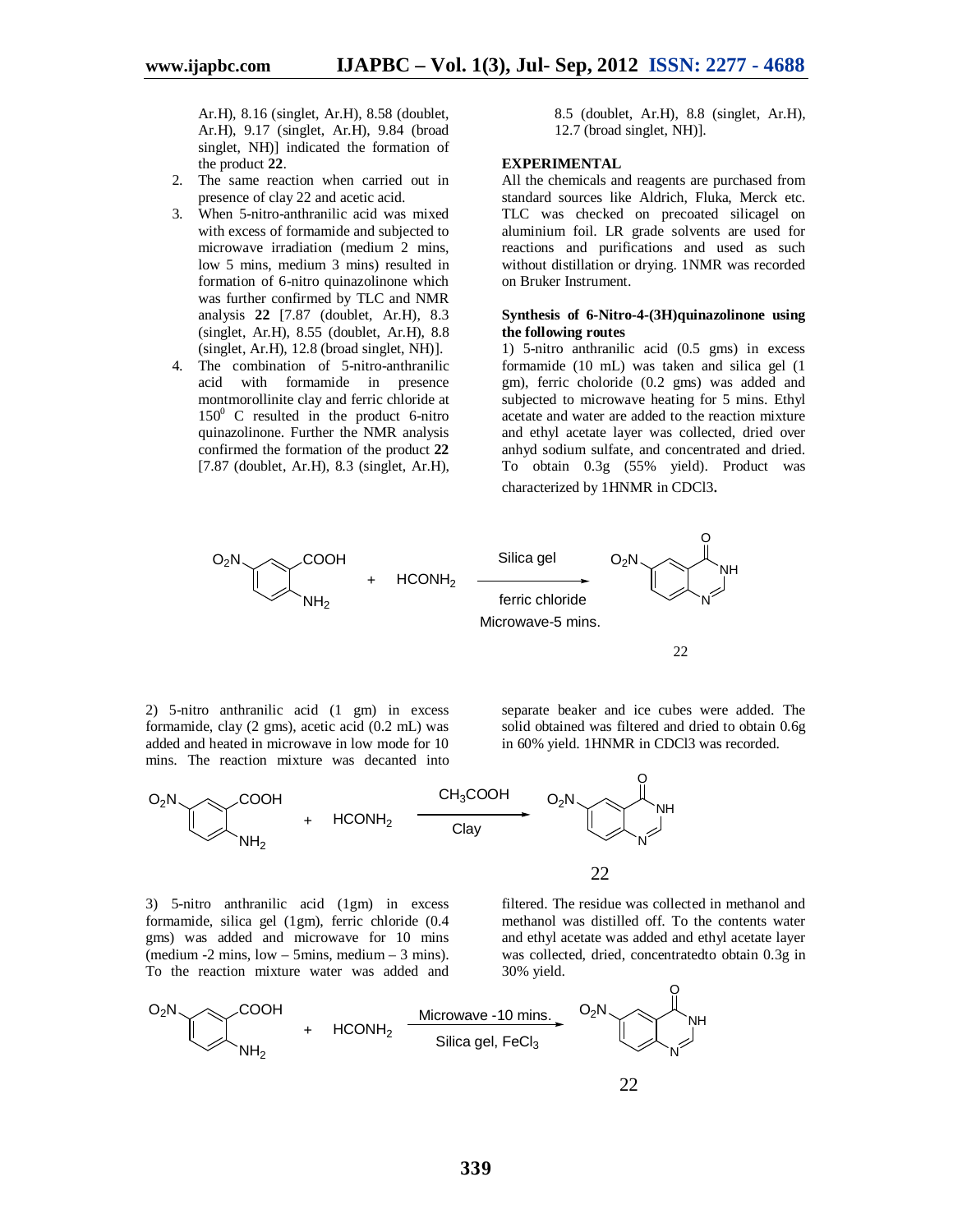4.) 5-nitro anthranilic acid (0.2 gms), formamide (1.5 mL) montmorollinite clay (0.25 gms) and ferric chloride (0.1 gm) were mixed and heated at  $150^{\circ}$  C for 2.5 hours. The reaction mixture was purified by passing through silica gel column. The

fraction (DCM : Methanol, 8:2) was collected and water in DCM were added. The DCM layer was then collected, concentrated and dried to obtain 0.15g in 70% yield.